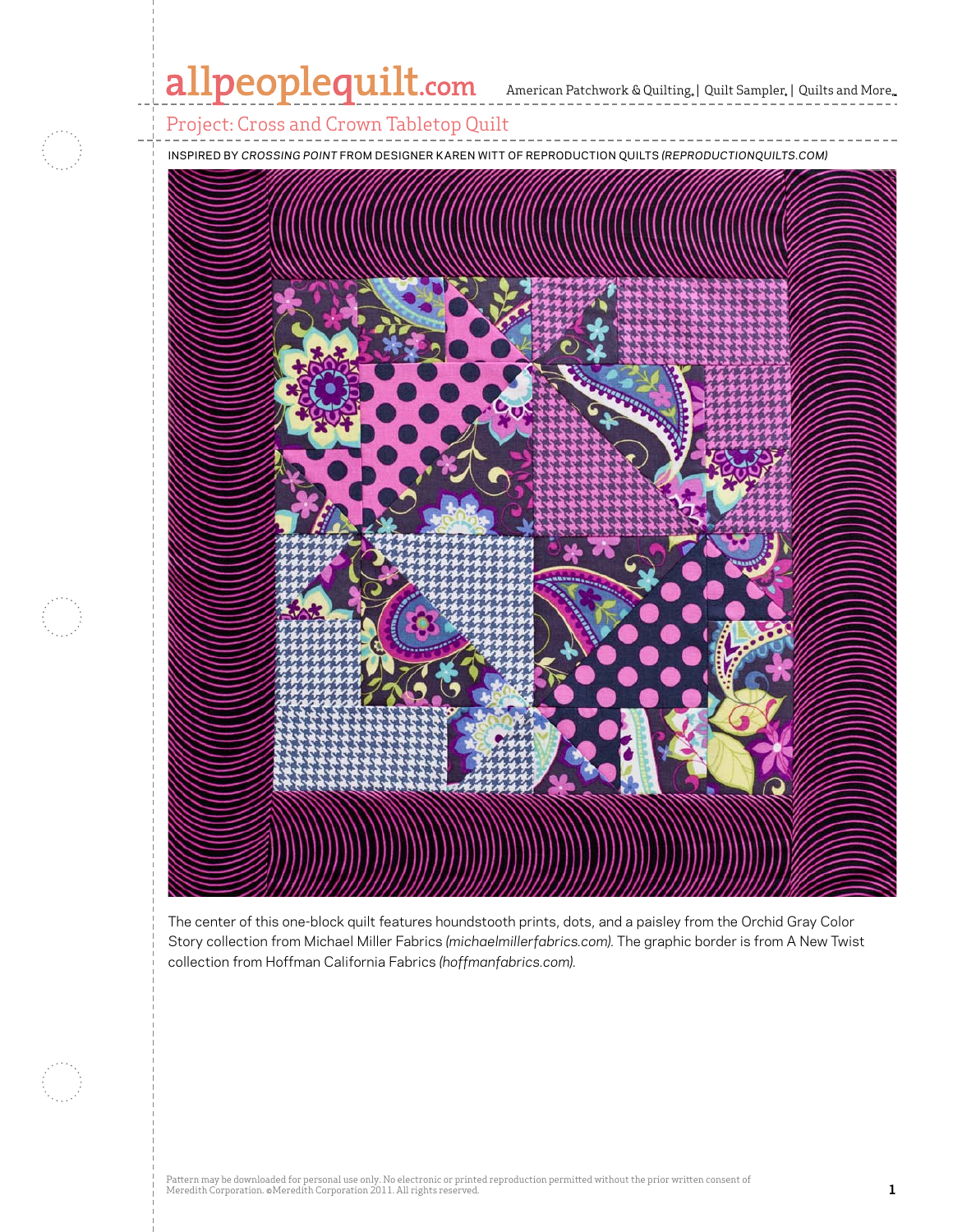## allpeoplequilt.com

American Patchwork & Quilting,  $|$  Quilt Sampler,  $|$  Quilts and More,..

Project: Cross and Crown Tabletop Quilt

### **Materials**

- **•** 1⁄4 yard dark gray floral (block)
- 2–6x9" pieces of dots, one in pink and one in gray (block)
- 2-9" squares of houndstooth prints, one in pink and one in gray (block)
- **1/<sub>3</sub>** yard fuchsia-and-black print (border) If using the featured print, where the border was fussy-cut from a large wavy stripe, you'll need 1/2 yard.
- **1⁄4** yard solid dark gray (binding)
- **2⁄3** yard backing fabric
- **•**  24" square batting

#### Finished quilt: 171⁄2" square Finished block: 12" square

Quantities are for 44⁄45"-wide, 100% cotton fabrics. Measurements include 1/4" seam allowances. Sew with right sides together unless otherwise stated.

### Cut Fabrics

Cut pieces in the following order. If using the featured large wavy stripe, cut border strips lengthwise (parallel to the selvages) and centered over the desired stripe.

**From dark gray floral, cut:**

- **•**  4—47⁄8" squares
- **•** 2-21/<sub>2</sub>×41/<sub>2</sub>" rectangles
- **•**  4—27⁄8" squares
- **•**  2—21⁄2" squares
- **From** *each* **dot, cut:**
- **•**  1—47⁄8" square
- **•**  1—27⁄8" square
- **From** *each* **houndstooth print, cut:**
- **•**  1—47⁄8" square
- **•** 1-21/<sub>2</sub>×41/<sub>2</sub>" rectangle
- **•**  1—27⁄8" square
- **•** 1-2<sup>1</sup>/<sub>2</sub>" square
- **From fuchsia-and-black print, cut:**
- 2-3×17<sup>1</sup>⁄2" border strips
- 2-3×12<sup>1</sup>⁄2" border strips
- **From solid dark gray, cut:**
- **•**  2—21⁄2×42" binding strips

#### Assemble Triangle-Squares

- **1.** Use a pencil or chalk pencil to draw a diagonal line on wrong side of each dark gray floral 47%" and 27⁄8" square.
- 2. Place a marked dark gray floral 47⁄8" square atop an assorted dot or houndstooth print 47⁄8" square. Sew 1/4" on each side of drawn line (Diagram 1). Cut squares apart on drawn line to make two triangle units. Press each triangle unit open, pressing seam toward dark gray floral, to make two large triangle-squares. Each triangle-square should be 41⁄2" square including seam allowances.
- **3.** Repeat Step 2 with remaining marked dark gray floral 47⁄8" squares and remaining dot and houndstooth print 47⁄8" squares to make eight large trianglesquares total. Set aside one large triangle-square from each dot or houndstooth print for another project.
- 4. Using the marked dark gray floral 27⁄8" squares and the dot and houndstooth print 27⁄8" squares, repeat Step 2 to make eight small triangle-squares total (Diagram 2). Each trianglesquare should be 2<sup>1/2</sup>" square including seam allowances.

## Assemble Block

- **1.** For one dot crown unit, gather one large triangle-square and two small triangle-squares in the same dot, a dark gray floral 2<sup>1</sup>⁄2×4<sup>1</sup>⁄2" rectangle, and a dark gray floral 21⁄2" square.
- 2. Referring to Diagram 3, sew together the dark gray floral 2<sup>1</sup>/<sub>2</sub>" square and a small trianglesquare (Diagram 3). Press seam toward triangle-square.
- **3.** Referring to Diagram 4, sew together Step 2 unit, the large triangle-square, the dark gray floral 21/2×41/2" rectangle, and the remaining small trianglesquare in two vertical rows. Press seams toward rectangle and large triangle-square. Join rows to make a dot crown unit. Press seam in one direction. The unit should be 6<sup>1/2"</sup> square including seam allowances.
- 4. Repeat steps 1-3 to make a second dot crown unit.
- **5.** For one houndstooth crown unit, gather the following pieces in the same houndstooth print: one large triangle-square, two small triangle-squares, a 21/2×41/2" rectangle, and a 2<sup>1/2"</sup> square. Using pieces just gathered and referring to Diagram 5, repeat steps 2 and 3 to make a houndstooth crown unit. Repeat to make a second houndstooth crown unit.
- **6.** Referring to Diagram 6, sew together dot and houndstooth crown units in pairs. Press seams in opposite directions. Join pairs to make a block. Press seam in one direction. The block should be 12<sup>1/2"</sup> square including seam allowances.

#### Add Border and Finish Quilt

- 1. Sew fuchsia-and-black print 3×121⁄2" border strips to opposite edges of block. Add fuchsia-and-black print 3×171⁄2" border strips to remaining edges to make quilt top. Press all seams toward border.
- 2. Layer quilt top, batting, and backing; baste. Quilt as desired.
- **3.** Bind with solid dark gray binding strips.

Pattern may be downloaded for personal use only. No electronic or printed reproduction permitted without the prior written consent of Meredith Corporation. ©Meredith Corporation 2011. All rights reserved. **2**